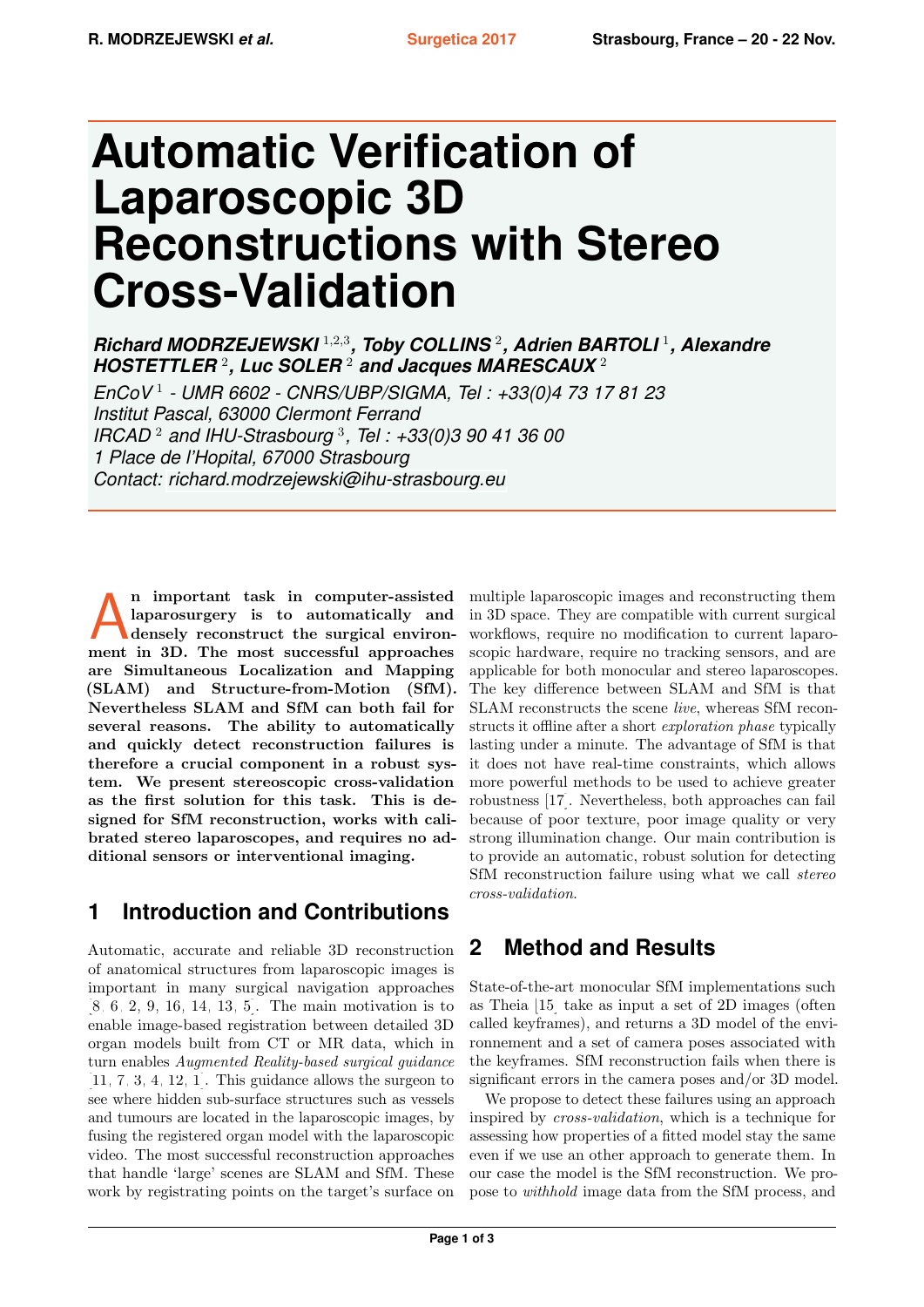

Figure 1: Our method applied to an exvivo porcine liver dataset using different keyframe sets

then use this withheld data to cross-validate the reconstruction. For this to work effectively we must minimize correlations between the withheld and non-withheld data. Our strategy is to use a stereo laparoscope and perform SfM with one of the camera's images, then validate the reconstruction with the second camera's images. The main idea is to compute for each point of the reconstruction, the ratio between its depth and its correponding depth value computed with a semi dense stereo algorithm [\[18\]](#page-2-17). We then compute the distribution  $\mathcal R$  of these ratios over all keyframes. A good reconstruction generates a unimodal distribution with low variance. For the stereo, an algorithm providing sparse but reliable depthmap is prefered to avoid false positives. From this depth ratio distribution, we can:

- 1. Reject or accept a reconstruction
- 2. Compute a reconstruction confidence score
- 3. Reject incorrect surface regions or keyframes corresponding to non principal modes in the depth ratio distribution
- 4. Indicate where more exploration is needed (when surface regions or keyframes have been rejected)

We focused on option 1 which we implemented in Algorithm 1. This assumes the reconstructed model contains a set of 3D points  $P$  (called a pointcloud).

| Algorithm 1 SfM Verifier |  |  |  |
|--------------------------|--|--|--|
|--------------------------|--|--|--|

function ISCORRECT(Keyframes K, PointCloud  $P$ )  $\mathcal{R} \leftarrow \{\}$ for  $t \in [1, T]$  do  $\mathbf{D} \leftarrow$  stereo depthmap from  $\mathbf{K}_t \in \mathcal{K}$ for  $p_i \in \mathcal{P}$  do Project  $p_i$  onto D and measure the depth value d using bilinear interpolation if  $(d$  is defined) then Add  $\frac{\mathbf{p}_j}{d}$  to  $\mathcal{R}$  $n \leftarrow$  number of modes of  $\mathcal{R}$  $\sigma \leftarrow$  variance of the primary mode return (n == 1)  $\wedge$  ( $\sigma$  <  $\tau$ )

A decision threshold  $\tau$  is needed and set to 0.07 empirically. In the future,  $\tau$  should be learned from data gathered from the camera used.

We used for our experiment a challenging ex-vivo dataset which has been tested in a preliminary work by running state-of-the art SLAM [\[10\]](#page-2-18). Both monocular and stereo methods failed. We then tested Theia SfM with keyframe sets sampled uniformly from an exploration video (2 minutes in length). In Fig.1 some example images are shown. Three different reconstructions were computed from three keyframe sets. In the first two sets, 85 keyframes were used. For the first reconstruction, there is a misalignment between a region on one of the lobes, which was caused by errors in the laparoscope's estimated 3D poses due to strongly homogeneous texture. If left undetected, this type of error can cause significant errors through a surgical guidance pipeline. For the second reconstruction no misalignement appeared. The third reconstruction used the 857 images from the video as keyframes. Nevertheless, while the two first reconstructions took around 20 seconds to compute, the third reconstruction is about 50 times slower. Real time results are not always needed, yet an overly slow reconstruction can be problematic. Associated with reconstructions, we plot the histogram showing the logarithmic frequency density distribution of  $R$ . In the failure case, we see two modes which indicates the reconstruction falsely estimates the liver's scale in some regions while on the successful case, only one mode appears.

#### **3 Conclusion and future work**

Our method has been tested with Theia but it can also be used with any monocular SfM algorithm if stereo data are available. We presented a novel reconstruction verification method using stereo information to detect 3D reconstruction failures. In future works, we will evaluate this method in vivo.

**Acknowledgements.** This work is part of a project of IHU Strasbourg called LASAR2. We would like to thank the surgical team of Prof. Didier Mutter and especially Prof. Patrick Pessaux.